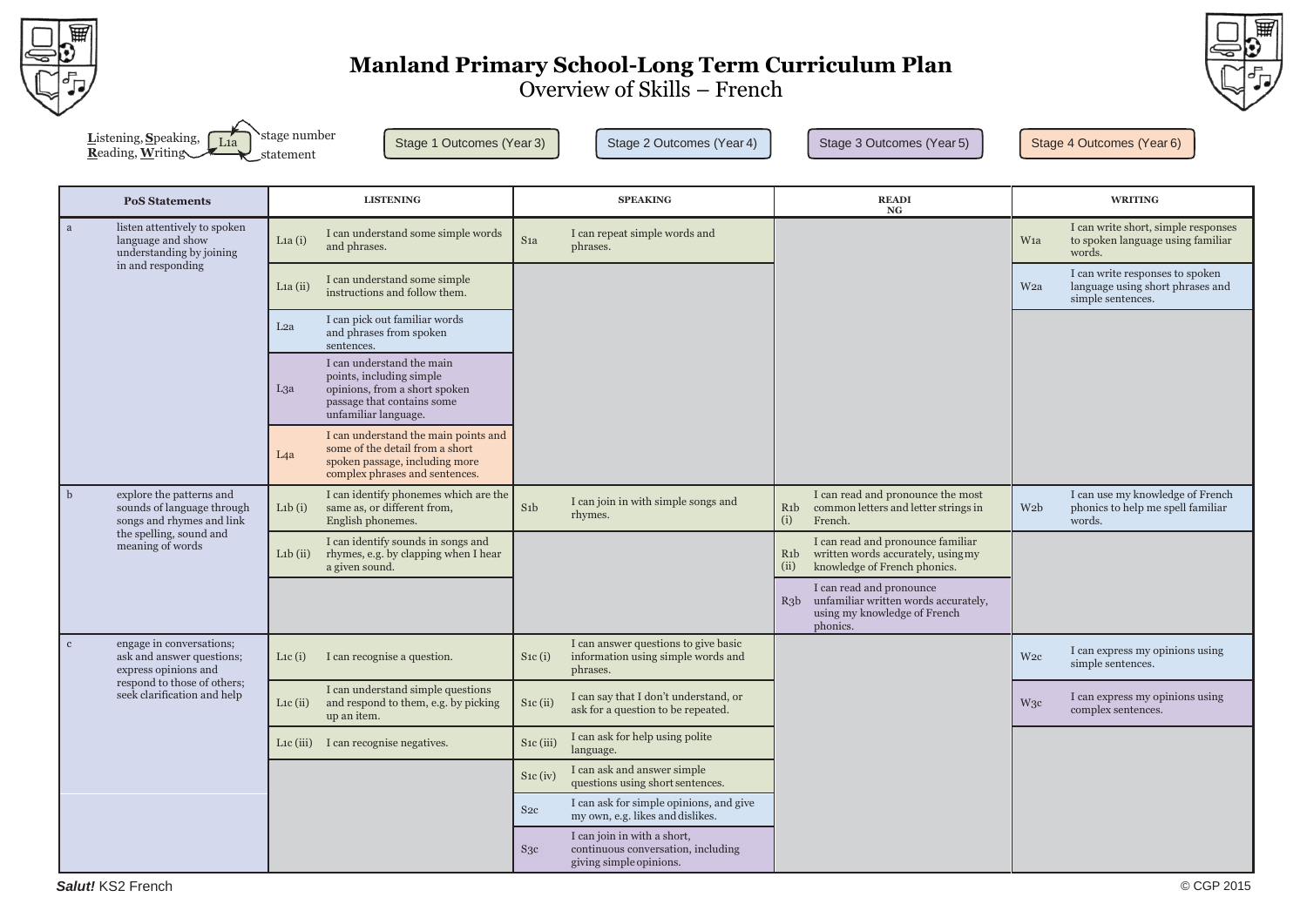



| <b>PoS Statements</b>                                                                               | <b>LISTENING</b> |                  | <b>SPEAKING</b>                                                                                                                          |                 | <b>READING</b>                                                                                                                                                  | <b>WRITING</b>                                                        |
|-----------------------------------------------------------------------------------------------------|------------------|------------------|------------------------------------------------------------------------------------------------------------------------------------------|-----------------|-----------------------------------------------------------------------------------------------------------------------------------------------------------------|-----------------------------------------------------------------------|
|                                                                                                     |                  | S <sub>4</sub> c | I can join in with a longer<br>continuous conversation, including<br>longer sentences and more complex<br>opinions, e.g. giving reasons. |                 |                                                                                                                                                                 |                                                                       |
| speak in sentences, using<br>d<br>familiar vocabulary, phrases                                      |                  | S <sub>1</sub> d | I can repeat some simple sentences<br>from memory.                                                                                       |                 |                                                                                                                                                                 |                                                                       |
| and basic language<br>structures                                                                    |                  | S <sub>2</sub> d | I can say several sentences from<br>memory.                                                                                              |                 |                                                                                                                                                                 |                                                                       |
|                                                                                                     |                  | S3d              | I can adapt familiar sentences by<br>changing a few words.                                                                               |                 |                                                                                                                                                                 |                                                                       |
|                                                                                                     |                  | S <sub>4</sub> d | I can use familiar words and<br>sentence structures to construct<br>new sentences.                                                       |                 |                                                                                                                                                                 |                                                                       |
| develop accurate<br>e<br>pronunciation and<br>intonation so that others<br>understand when they are |                  | S <sub>1e</sub>  | I can say simple words and phrases<br>from memory, with accurate<br>pronunciation, so that others can<br>understand me.                  | R <sub>1e</sub> | I can read familiar words and phrases<br>aloud with accurate pronunciation, so<br>that others can understand me.                                                |                                                                       |
| reading aloud or using<br>familiar words and phrases                                                |                  | S <sub>2e</sub>  | I can say full sentences from<br>memory, with accurate<br>pronunciation, so that others can<br>understand me.                            | $R_3e$          | I can read unfamiliar words and phrases<br>aloud with accurate pronunciation,<br>so that others can understand me.                                              |                                                                       |
|                                                                                                     |                  | S <sub>4</sub> e | I can use a range of spoken language<br>confidently, using accurate<br>pronunciation and intonation.                                     |                 |                                                                                                                                                                 |                                                                       |
| present ideas and information<br>$\mathbf{f}$<br>orally to a range of audiences                     |                  | S <sub>1</sub> f | I can prepare and recite a few<br>familiar sentences to myteacher.                                                                       |                 |                                                                                                                                                                 |                                                                       |
|                                                                                                     |                  | S <sub>2f</sub>  | I can prepare and present a set of<br>simple instructions to a group for<br>them to follow, e.g. somedirections.                         |                 |                                                                                                                                                                 |                                                                       |
|                                                                                                     |                  | S <sub>3f</sub>  | I can prepare a short talk on a<br>familiar subject and present it<br>clearly and confidently.                                           |                 |                                                                                                                                                                 |                                                                       |
|                                                                                                     |                  | S <sub>4</sub> f | I can develop a simple sketch or<br>role-play and perform it to my<br>class or an assembly.                                              |                 |                                                                                                                                                                 |                                                                       |
| read carefully and show<br>g<br>understanding of words,<br>phrases and simple writing               |                  | S <sub>1g</sub>  | I can give a spoken response to a<br>simple written question.                                                                            | Rig(i)          | I can recognise and understand some<br>individual written words, and match<br>them to pictures.                                                                 | I can give a written response to a<br>W1g<br>simple written question. |
|                                                                                                     |                  |                  |                                                                                                                                          | Rig(ii)         | I can understand familiar written<br>phrases and simple sentences, and<br>respond to them, e.g. drawing a<br>line to match an image to a phrase<br>or sentence. |                                                                       |
|                                                                                                     |                  |                  |                                                                                                                                          | R2g             | I can follow and understand a familiar<br>written text, reading and listening at<br>the same time.                                                              |                                                                       |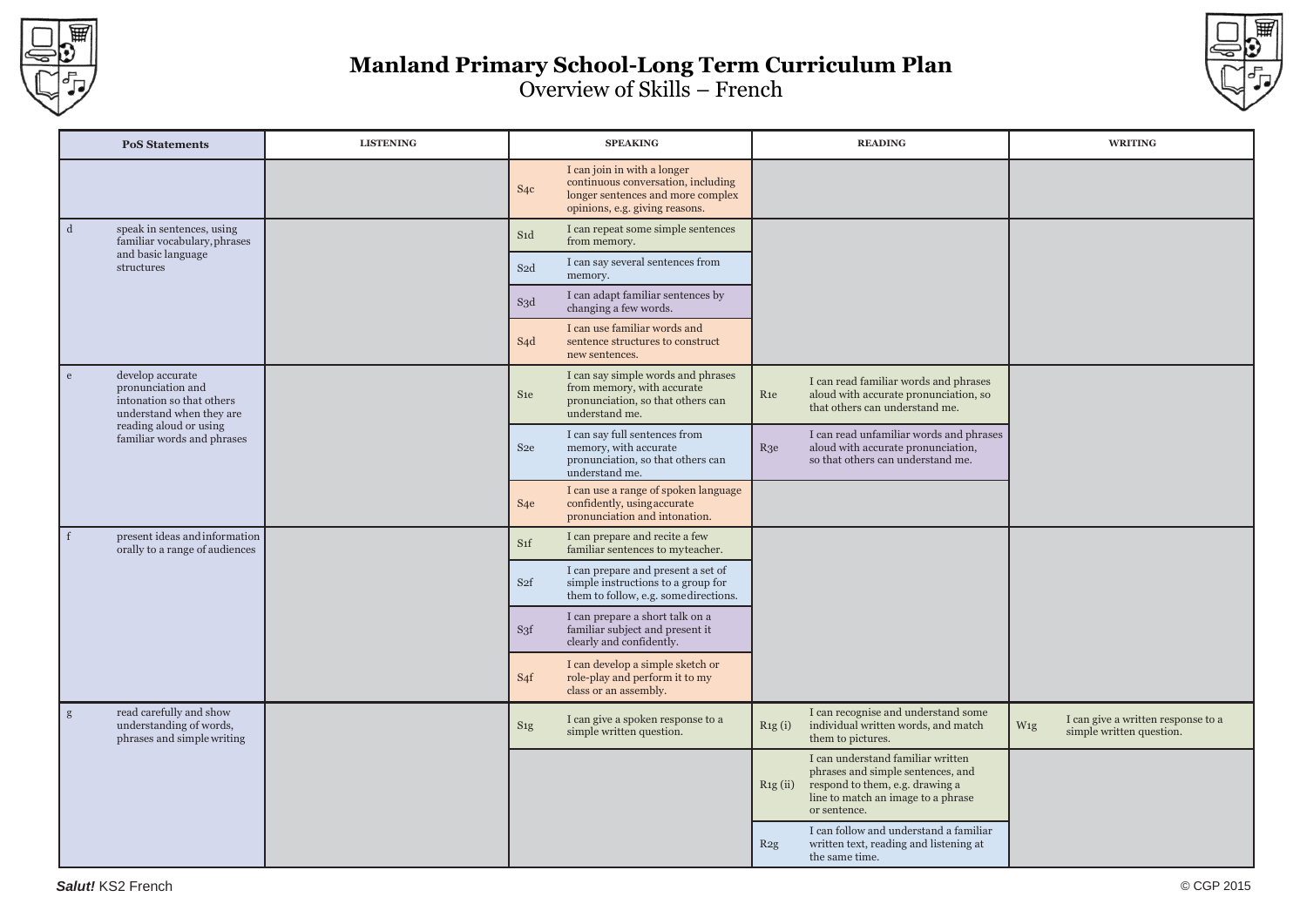



| <b>PoS Statements</b>                                                                                        | <b>LISTENING</b> |                                                                                                                                        |                  | <b>SPEAKING</b>                                                                       | <b>READING</b>   |                                                                                                                                      | <b>WRITING</b>      |                                                                                                                                    |
|--------------------------------------------------------------------------------------------------------------|------------------|----------------------------------------------------------------------------------------------------------------------------------------|------------------|---------------------------------------------------------------------------------------|------------------|--------------------------------------------------------------------------------------------------------------------------------------|---------------------|------------------------------------------------------------------------------------------------------------------------------------|
|                                                                                                              |                  |                                                                                                                                        |                  |                                                                                       | $R_{3g}$         | I can understand the main points from<br>a short written text, which contains<br>some unfamiliar language.                           |                     |                                                                                                                                    |
|                                                                                                              |                  |                                                                                                                                        |                  |                                                                                       | R4g              | I can understand the main points and<br>some of the detail from a short<br>written text, which contains some<br>unfamiliar language. |                     |                                                                                                                                    |
| h<br>appreciate stories, songs,<br>poems and rhymes in the<br>language                                       | Lih              | I can respond appropriately to songs<br>and rhymes, e.g. by performing a<br>series of actions.                                         | S <sub>2</sub> h | I can recite a simple finger rhyme or<br>song from memory.                            | R1h              | I can read a simple rhyme or poem,<br>in chorus.                                                                                     | W <sub>2</sub> h    | I can show understanding by<br>writing sentences or phrases which<br>summarise some of the content<br>of stories, songs and poems. |
|                                                                                                              | L <sub>2</sub> h | I can recognise familiar words and<br>phrases in a spoken story or poem.                                                               | $S_3h$           | I can sing familiar songs clearly and<br>confidently, with accurate<br>pronunciation. | R <sub>2</sub> h | I can read a simple rhyme, song or story<br>aloud to my class.                                                                       |                     |                                                                                                                                    |
|                                                                                                              | L3h              | I can understand the main points<br>from a spoken story or poem, which<br>contains some unfamiliar language.                           |                  |                                                                                       | $R_3h$           | I can read aloud a short story<br>containing familiar language,<br>clearly and with expression.                                      |                     |                                                                                                                                    |
|                                                                                                              | $L_4h$           | I can understand the main points<br>and some of the detail from a spoken<br>story or poem, which contains some<br>unfamiliar language. |                  |                                                                                       | $R_4h$           | I can appreciate why certain words have<br>been used in written stories, songs or<br>poems, e.g. to create a rhythm.                 |                     |                                                                                                                                    |
| broaden their vocabulary<br>and develop their ability to<br>understand new words that<br>are introduced into |                  |                                                                                                                                        |                  |                                                                                       | R2i(i)           | I can use a bilingual dictionary to look<br>up the meaning in English of<br>unfamiliar words in French.                              |                     |                                                                                                                                    |
| familiar written material,<br>including through using a<br>dictionary                                        |                  |                                                                                                                                        |                  |                                                                                       | $R2i$ (ii)       | I can use a bilingual dictionary to find<br>the French translation of English<br>words.                                              |                     |                                                                                                                                    |
| write phrases from memory,<br>and adapt these to create new                                                  |                  |                                                                                                                                        |                  |                                                                                       |                  |                                                                                                                                      | W1j                 | I can write some familiar words<br>from memory.                                                                                    |
| sentences, to express ideas<br>clearly                                                                       |                  |                                                                                                                                        |                  |                                                                                       |                  |                                                                                                                                      | W2j(i)              | I can write some phrases and simple<br>sentences from memory.                                                                      |
|                                                                                                              |                  |                                                                                                                                        |                  |                                                                                       |                  |                                                                                                                                      | $W2j$ (ii)          | I can complete a written sentence by<br>adding letters, words and phrases.                                                         |
|                                                                                                              |                  |                                                                                                                                        |                  |                                                                                       |                  |                                                                                                                                      | W3j(i)              | I can write several sentences from<br>memory.                                                                                      |
|                                                                                                              |                  |                                                                                                                                        |                  |                                                                                       |                  |                                                                                                                                      | W3j(ii)             | I can adapt familiar written<br>sentences by changing a few words.                                                                 |
|                                                                                                              |                  |                                                                                                                                        |                  |                                                                                       |                  |                                                                                                                                      | W <sub>4</sub> j(i) | I can use familiar words and<br>sentence structures to write new<br>sentences.                                                     |
|                                                                                                              |                  |                                                                                                                                        |                  |                                                                                       |                  |                                                                                                                                      | $W_4$ j $(ii)$      | I can write a short passage from<br>memory, including longer or<br>more complex sentences.                                         |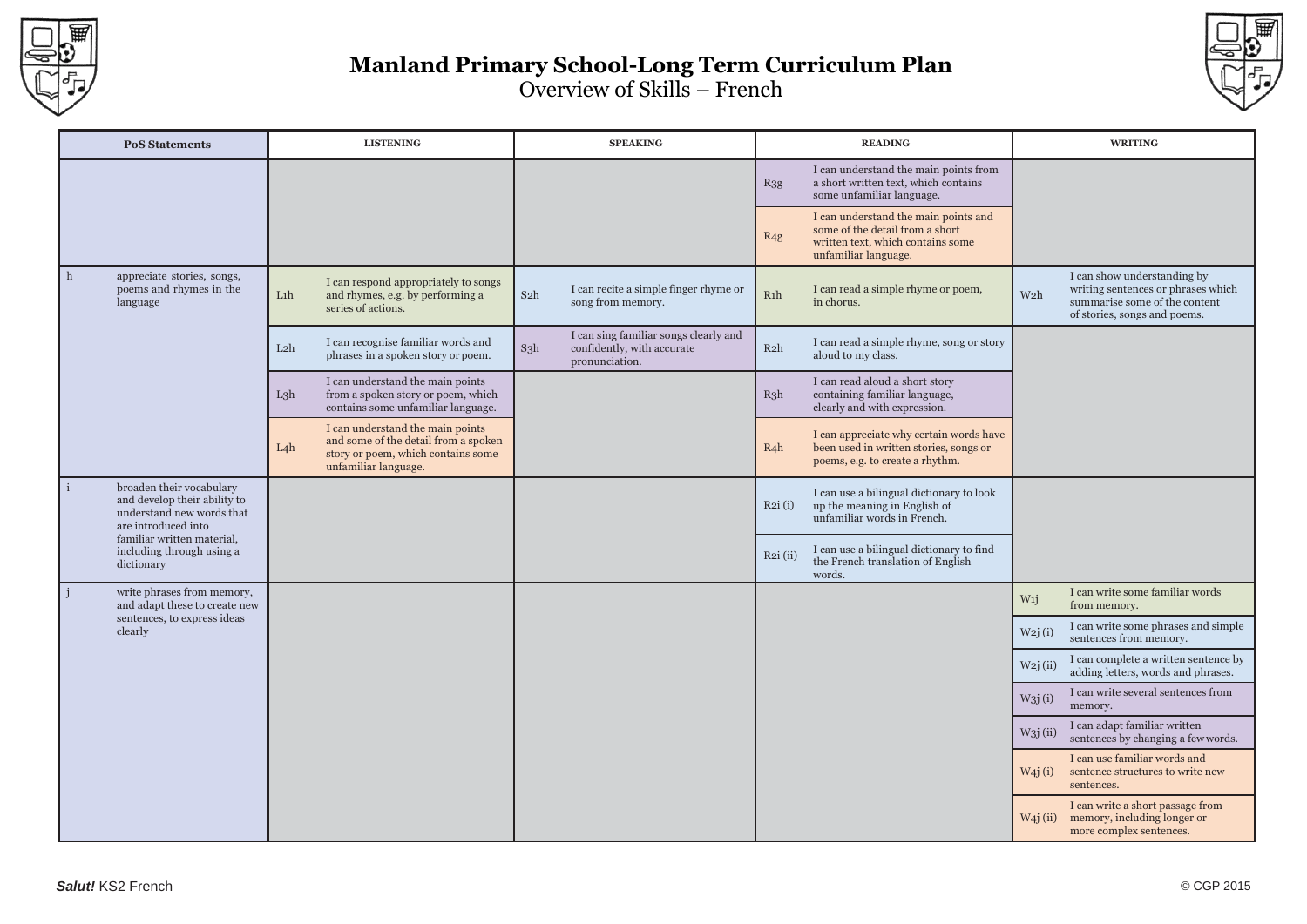



| <b>PoS Statements</b>                                                                                                                                                                                                                                                                                                                                                      | <b>LISTENING</b>                                                                                  | <b>SPEAKING</b>                                                                                                                                | <b>READING</b>                                                                 | <b>WRITING</b>                                                                                                                |  |  |
|----------------------------------------------------------------------------------------------------------------------------------------------------------------------------------------------------------------------------------------------------------------------------------------------------------------------------------------------------------------------------|---------------------------------------------------------------------------------------------------|------------------------------------------------------------------------------------------------------------------------------------------------|--------------------------------------------------------------------------------|-------------------------------------------------------------------------------------------------------------------------------|--|--|
| $\mathbf{k}$<br>describe people, places,<br>things and actions orally and<br>in writing                                                                                                                                                                                                                                                                                    |                                                                                                   | I can introduce myself, giving my<br>S <sub>1</sub> <sub>k</sub> (i)<br>name and age, using short, simple<br>sentences.                        |                                                                                | I can write a few simple sentences<br>W2k(i)<br>about myself, including my name and<br>age, from memory.                      |  |  |
|                                                                                                                                                                                                                                                                                                                                                                            |                                                                                                   | I can use some numbers, colours<br>S <sub>1</sub> <sub>k</sub> (ii)<br>and simple describing words in<br>spoken sentences.                     |                                                                                | I can write a few simple sentences to<br>$W2k$ (ii)<br>describe where I live, from memory.                                    |  |  |
|                                                                                                                                                                                                                                                                                                                                                                            |                                                                                                   | I can say a few sentences to<br>S2k(i)<br>describe where I live.                                                                               |                                                                                | I can write a few simple sentences<br>$W2k$ (iii)<br>about the things I do, e.g. my daily<br>routine or hobbies, from memory. |  |  |
|                                                                                                                                                                                                                                                                                                                                                                            |                                                                                                   | I can say a few sentences about the<br>things I do, e.g. my daily routine or<br>$S2k$ (ii)<br>hobbies, including simple likes and<br>dislikes. |                                                                                | I can write a few simple sentences<br>about other people, including my<br>$W2k$ (iv)<br>family and friends, from memory.      |  |  |
|                                                                                                                                                                                                                                                                                                                                                                            |                                                                                                   | I can give short descriptions of other<br>$S2k$ (iii)<br>people, including my family and<br>friends.                                           |                                                                                | I can write several sentences from<br>$W_3k(i)$<br>memory to describe what other<br>people do, or like doing.                 |  |  |
|                                                                                                                                                                                                                                                                                                                                                                            |                                                                                                   | I can describe what other people do,<br>S3k(i)<br>or like doing.                                                                               |                                                                                | I can write several sentences from<br>$W_3k$ (ii)<br>memory to describe a place, person<br>or thing.                          |  |  |
|                                                                                                                                                                                                                                                                                                                                                                            |                                                                                                   | I can prepare and present a short<br>$S_3k$ (ii)<br>talk about a place, person or thing.                                                       |                                                                                | I can construct a short text to<br>W <sub>4</sub> k<br>describe a place, person or thing,<br>using more complex sentences.    |  |  |
| understand basic grammar<br>appropriate to the language<br>being studied, including<br>(where relevant): feminine,<br>masculine and neuter forms<br>and the conjugation of<br>high-frequency verbs; key<br>features and patterns of<br>the language; how to apply<br>these, for instance, to build<br>sentences; and how these<br>differ from or are similar<br>to English |                                                                                                   |                                                                                                                                                |                                                                                |                                                                                                                               |  |  |
| This Programme of Study<br>statement has been broken<br>down into the following<br>areas:                                                                                                                                                                                                                                                                                  |                                                                                                   |                                                                                                                                                |                                                                                |                                                                                                                               |  |  |
| feminine and masculine<br>forms                                                                                                                                                                                                                                                                                                                                            | I can identify the gender of a noun<br>L2l<br>from its article in spoken French.                  | I can pronounce 'le'/'la' and<br>S <sub>1</sub><br>'un'/'une' clearly and accurately.                                                          | I can identify the gender of a French<br>R2l<br>noun from its article.         | I can write some singular nouns<br>W <sub>1</sub><br>with the correct article.                                                |  |  |
|                                                                                                                                                                                                                                                                                                                                                                            | I can understand the difference<br>between 'le'/'la' and 'un'/'une'in<br>L3l(i)<br>spoken French. | I can use the correct article most of<br>S <sub>2</sub> l<br>the time to match the gender of the<br>noun.                                      | I can understand the difference<br>R3l(i)<br>between 'le'/'la' and 'un'/'une'. | I can use the correct article most of<br>W <sub>2</sub> l<br>the time to match the gender of the<br>noun.                     |  |  |
|                                                                                                                                                                                                                                                                                                                                                                            | I can recognise and understand the<br>$L3l$ (ii)<br>difference between<br>'mon'/'ma'/'mes'.       | I can use either 'le'/'la' or<br>S <sub>3</sub><br>'un'/'une' appropriately.                                                                   | I can recognise the meaning of<br>$R_3$ l $(ii)$<br>'mon'/'ma'/'mes'.          | I can use the correct article to match<br>W <sub>3</sub><br>the gender of a noun.                                             |  |  |